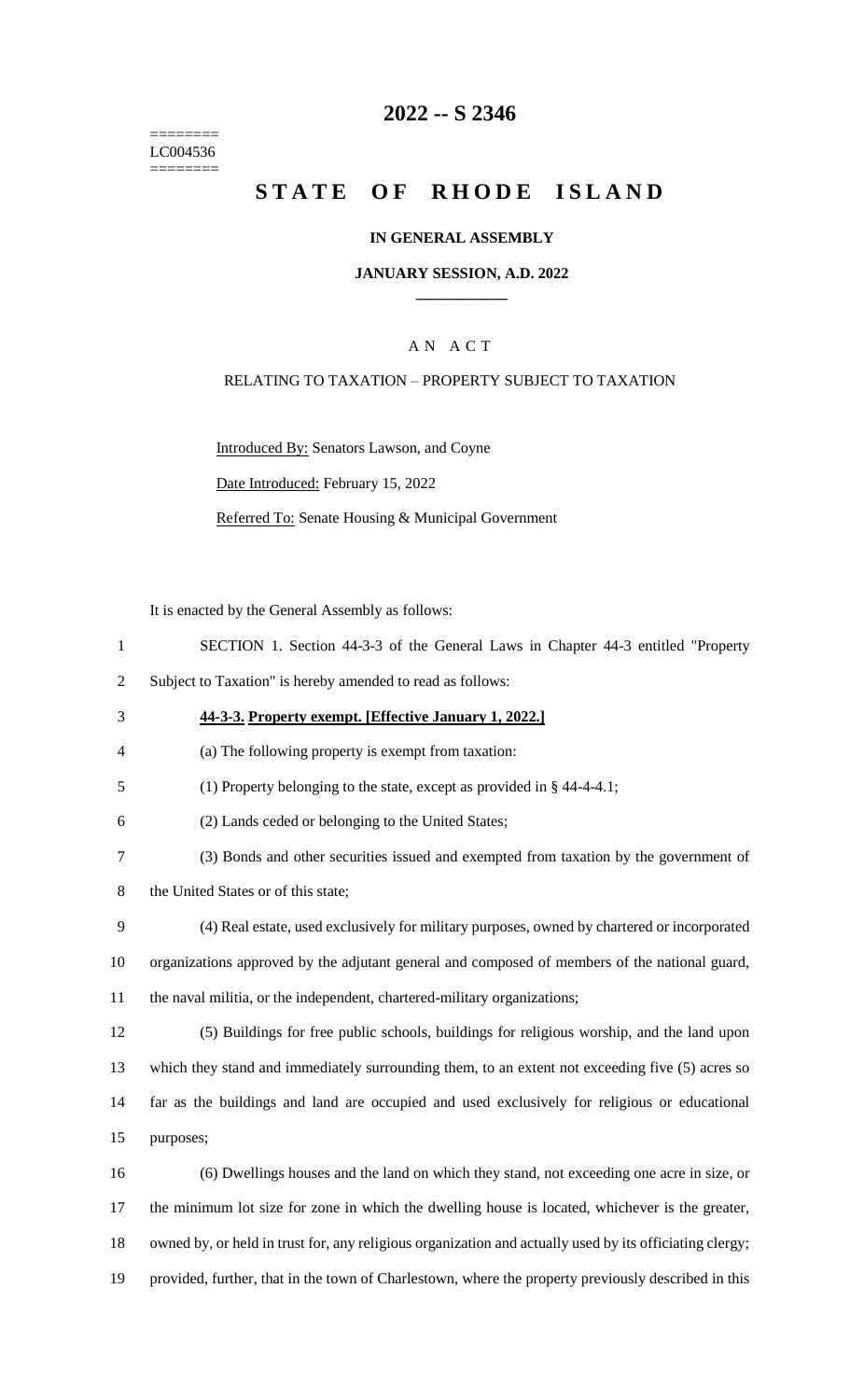paragraph is exempt in total, along with dwelling houses and the land on which they stand in Charlestown, not exceeding one acre in size, or the minimum lot size for zone in which the dwelling house is located, whichever is the greater, owned by, or held in trust for, any religious organization and actually used by its officiating clergy, or used as a convent, nunnery, or retreat center by its religious order;

 (7) Intangible personal property owned by, or held in trust for, any religious or charitable organization, if the principal or income is used or appropriated for religious or charitable purposes; (8) Buildings and personal estate owned by any corporation used for a school, academy, or seminary of learning, and of any incorporated public charitable institution, and the land upon which the buildings stand and immediately surrounding them to an extent not exceeding one acre, so far as they are used exclusively for educational purposes, but no property or estate whatever is hereafter exempt from taxation in any case where any part of its income or profits, or of the business carried on there, is divided among its owners or stockholders; provided, however, that unless any private nonprofit corporation organized as a college or university located in the town of Smithfield reaches a memorandum of agreement with the town of Smithfield, the town of Smithfield shall bill the actual costs for police, fire, and rescue services supplied, unless otherwise reimbursed, to said corporation commencing March 1, 2014;

 (9) Estates, persons, and families of the president and professors for the time being of Brown University for not more than ten thousand dollars (\$10,000) for each officer, the officer's estate, person, and family included, but only to the extent that any person had claimed and utilized the exemption prior to, and for a period ending, either on or after December 31, 1996;

 (10) Property especially exempt by charter unless the exemption has been waived in whole or in part;

(11) Lots of land exclusively for burial grounds;

 (12) Property, real and personal, held for, or by, an incorporated library, society, or any free public library, or any free public library society, so far as the property is held exclusively for library purposes, or for the aid or support of the aged poor, or poor friendless children, or the poor generally, or for a nonprofit hospital for the sick or disabled;

 (13) Real or personal estate belonging to, or held in trust for, the benefit of incorporated organizations of veterans of any war in which the United States has been engaged, the parent body of which has been incorporated by act of Congress, to the extent of four hundred thousand dollars (\$400,000) if actually used and occupied by the association; provided, that the city council of the city of Cranston may by ordinance exempt the real or personal estate as previously described in this subdivision located within the city of Cranston to the extent of five hundred thousand dollars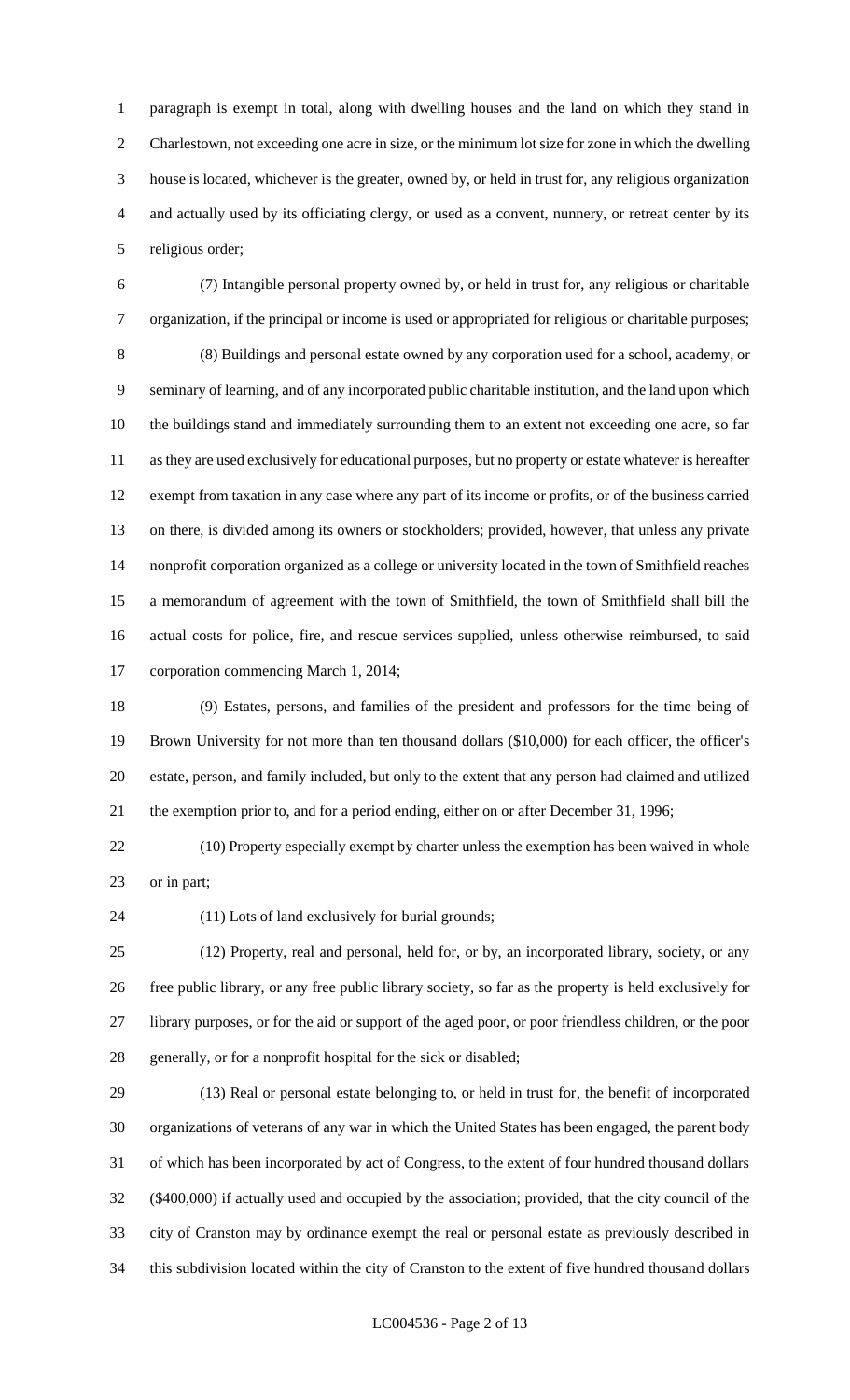(\$500,000);

 (14) Property, real and personal, held for, or by, the fraternal corporation, association, or body created to build and maintain a building or buildings for its meetings or the meetings of the general assembly of its members, or subordinate bodies of the fraternity, and for the accommodation of other fraternal bodies or associations, the entire net income of which real and personal property is exclusively applied or to be used to build, furnish, and maintain an asylum or asylums, a home or homes, a school or schools, for the free education or relief of the members of the fraternity, or the relief, support, and care of worthy and indigent members of the fraternity, their wives, widows, or orphans, and any fund given or held for the purpose of public education, almshouses, and the land and buildings used in connection therewith;

 (15) Real estate and personal property of any incorporated volunteer fire engine company or incorporated volunteer ambulance or rescue corps in active service;

 (16) The estate of any person who, in the judgment of the assessors, is unable from infirmity or poverty to pay the tax; provided, that in the towns of Burrillville and West Greenwich, the tax shall constitute a lien for five (5) years on the property where the owner is entitled to the exemption. At the expiration of five (5) years, the lien shall be abated in full. Provided, if the property is sold or conveyed, or if debt secured by the property is refinanced during the five-year (5) period, the lien immediately becomes due and payable; any person claiming the exemption aggrieved by an adverse decision of an assessor shall appeal the decision to the local board of tax review and thereafter according to the provisions of § 44-5-26;

 (17) Household furniture and family stores of a housekeeper in the whole, including clothing, bedding, and other white goods, books, and all other tangible personal property items that are common to the normal household;

 (18) Improvements made to any real property to provide a shelter and fallout protection from nuclear radiation, to the amount of one thousand five hundred dollars (\$1,500); provided, that the improvements meet applicable standards for shelter construction established, from time to time, by the Rhode Island emergency management agency. The improvements are deemed to comply with the provisions of any building code or ordinance with respect to the materials or the methods of construction used and any shelter or its establishment is deemed to comply with the provisions of any zoning code or ordinance;

(19) Aircraft for which the fee required by § 1-4-6 has been paid to the tax administrator;

(20) Manufacturer's inventory.

 (i) For the purposes of §§ 44-4-10, 44-5-3, 44-5-20, and 44-5-38, a person is deemed to be a manufacturer within a city or town within this state if that person uses any premises, room, or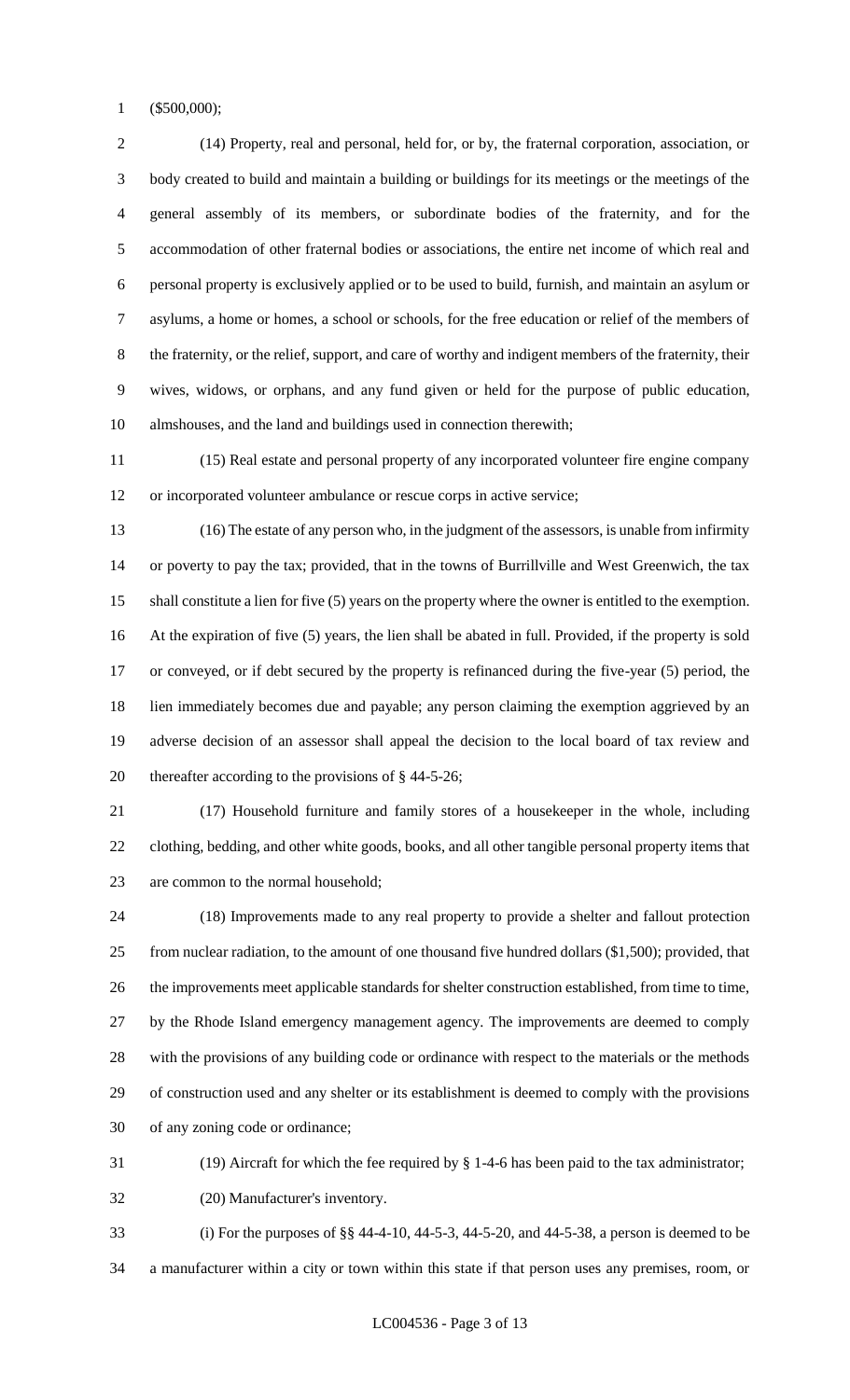place in it primarily for the purpose of transforming raw materials into a finished product for trade through any or all of the following operations: adapting, altering, finishing, making, and ornamenting; provided, that public utilities; non-regulated power producers commencing commercial operation by selling electricity at retail or taking title to generating facilities on or after July 1, 1997; building and construction contractors; warehousing operations, including distribution bases or outlets of out-of-state manufacturers; and fabricating processes incidental to warehousing or distribution of raw materials, such as alteration of stock for the convenience of a customer; are excluded from this definition;

 (ii) For the purposes of this section and §§ 44-4-10 and 44-5-38, the term "manufacturer's inventory," or any similar term, means and includes the manufacturer's raw materials, the manufacturer's work in process, and finished products manufactured by the manufacturer in this state, and not sold, leased, or traded by the manufacturer or its title or right to possession divested; provided, that the term does not include any finished products held by the manufacturer in any retail store or other similar selling place operated by the manufacturer whether or not the retail establishment is located in the same building in which the manufacturer operates the manufacturing plant;

 (iii) For the purpose of § 44-11-2, a "manufacturer" is a person whose principal business in this state consists of transforming raw materials into a finished product for trade through any or all of the operations described in paragraph (i) of this subdivision. A person will be deemed to be principally engaged if the gross receipts that person derived from the manufacturing operations in this state during the calendar year or fiscal year mentioned in § 44-11-1 amounted to more than fifty percent (50%) of the total gross receipts that person derived from all the business activities in which that person engaged in this state during the taxable year. For the purpose of computing the percentage, gross receipts derived by a manufacturer from the sale, lease, or rental of finished products manufactured by the manufacturer in this state, even though the manufacturer's store or other selling place may be at a different location from the location of the manufacturer's manufacturing plant in this state, are deemed to have been derived from manufacturing;

 (iv) Within the meaning of the preceding paragraphs of this subdivision, the term "manufacturer" also includes persons who are principally engaged in any of the general activities coded and listed as establishments engaged in manufacturing in the Standard Industrial Classification Manual prepared by the Technical Committee on Industrial Classification, Office of Statistical Standards, Executive Office of the President, United States Bureau of the Budget, as revised from time to time, but eliminating as manufacturers those persons, who, because of their limited type of manufacturing activities, are classified in the manual as falling within the trade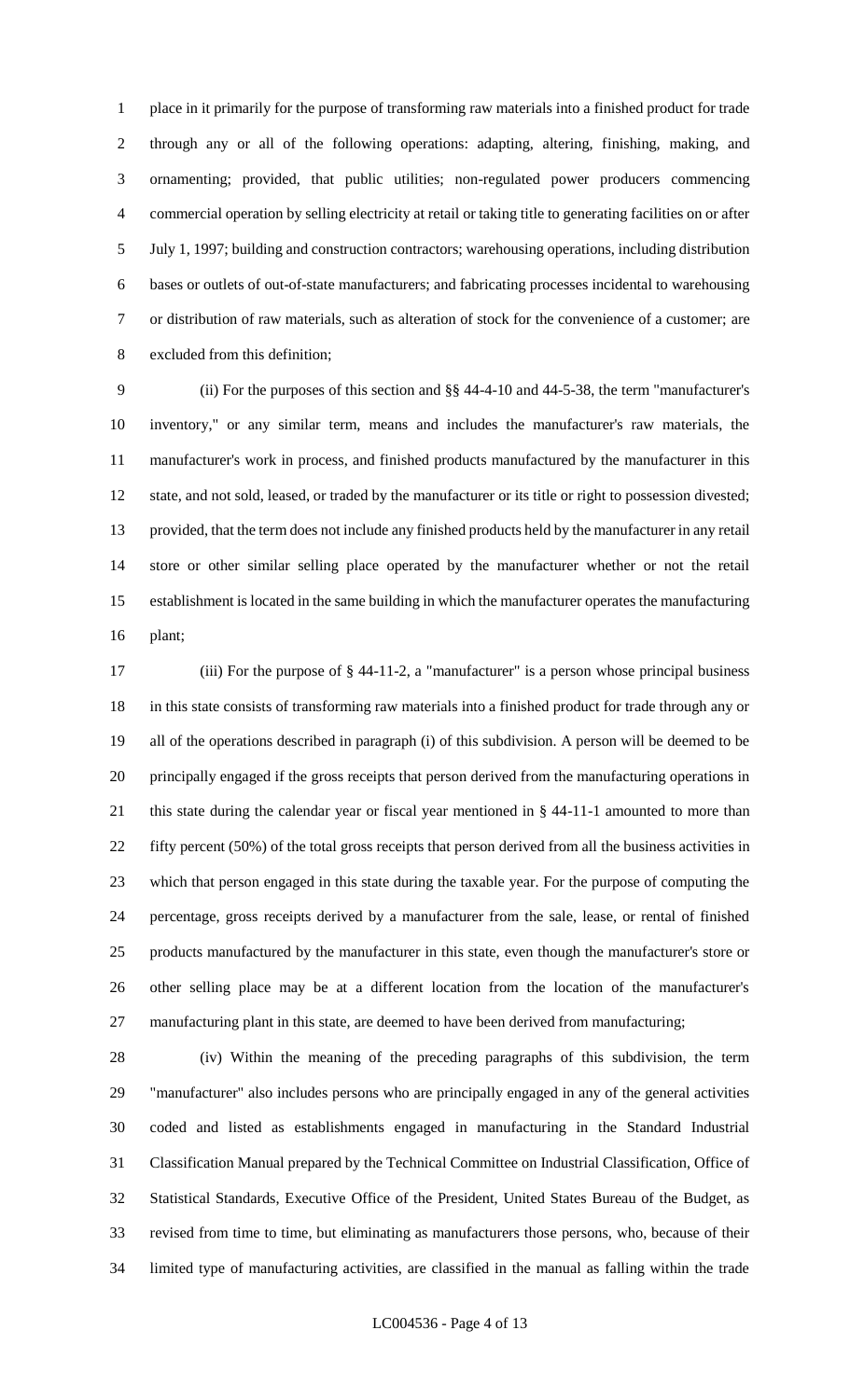rather than an industrial classification of manufacturers. Among those thus eliminated, and accordingly also excluded as manufacturers within the meaning of this paragraph, are persons primarily engaged in selling, to the general public, products produced on the premises from which they are sold, such as neighborhood bakeries, candy stores, ice cream parlors, shade shops, and custom tailors, except, that a person who manufactures bakery products for sale primarily for home delivery, or through one or more non-baking retail outlets, and whether or not retail outlets are operated by the person, is a manufacturer within the meaning of this paragraph;

 (v) The term "Person" means and includes, as appropriate, a person, partnership, or corporation; and

 (vi) The department of revenue shall provide to the local assessors any assistance that is necessary in determining the proper application of the definitions in this subdivision;

 (21) Real and tangible personal property acquired to provide a treatment facility used primarily to control the pollution or contamination of the waters or the air of the state, as defined in chapter 12 of title 46 and chapter 25 of title 23, respectively, the facility having been constructed, reconstructed, erected, installed, or acquired in furtherance of federal or state requirements or standards for the control of water or air pollution or contamination, and certified as approved in an 17 order entered by the director of environmental management. The property is exempt as long as it is operated properly in compliance with the order of approval of the director of environmental management; provided, that any grant of the exemption by the director of environmental management in excess of ten (10) years is approved by the city or town in which the property is situated. This provision applies only to water and air pollution control properties and facilities installed for the treatment of waste waters and air contaminants resulting from industrial processing; furthermore, it applies only to water or air pollution control properties and facilities placed in operation for the first time after April 13, 1970;

 (22) Manufacturing machinery and equipment acquired or used by a manufacturer after December 31, 1974. Manufacturing machinery and equipment is defined as:

 (i) Machinery and equipment used exclusively in the actual manufacture or conversion of raw materials or goods in the process of manufacture by a manufacturer, as defined in subdivision (20), and machinery, fixtures, and equipment used exclusively by a manufacturer for research and development or for quality assurance of its manufactured products;

 (ii) Machinery and equipment that is partially used in the actual manufacture or conversion of raw materials or goods in process of manufacture by a manufacturer, as defined in subdivision (20), and machinery, fixtures, and equipment used by a manufacturer for research and development or for quality assurance of its manufactured products, to the extent to which the machinery and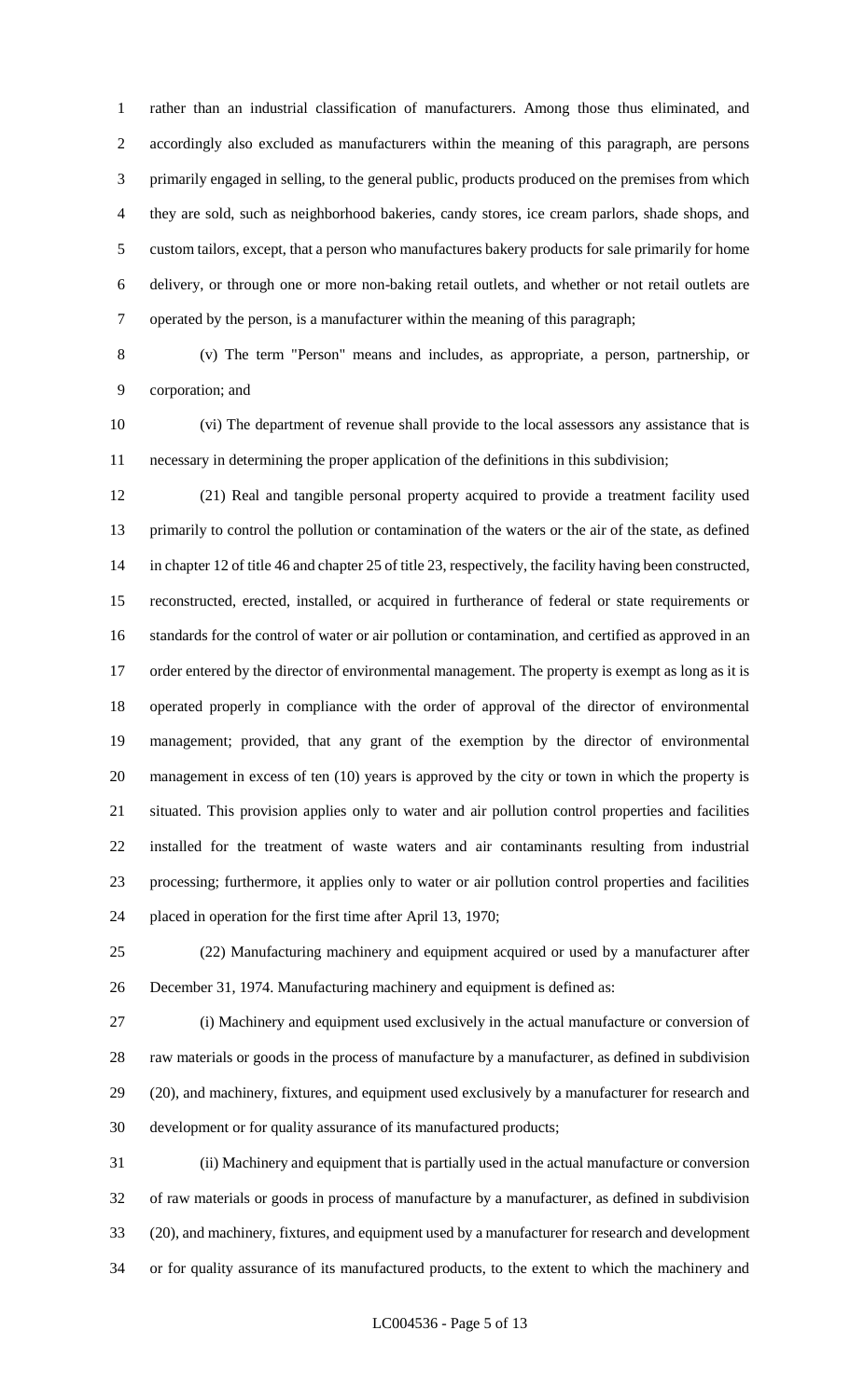equipment is used for the manufacturing processes, research and development, or quality assurance. In the instances where machinery and equipment is used in both manufacturing and/or research and development and/or quality assurance activities and non-manufacturing activities, the assessment on machinery and equipment is prorated by applying the percentage of usage of the equipment for the manufacturing, research and development, and quality-assurance activity to the value of the machinery and equipment for purposes of taxation, and the portion of the value used for manufacturing, research and development, and quality assurance is exempt from taxation. The burden of demonstrating this percentage usage of machinery and equipment for manufacturing and for research and development and/or quality assurance of its manufactured products rests with the manufacturer; and

 (iii) Machinery and equipment described in §§ 44-18-30(7) and 44-18-30(22) that was purchased after July 1, 1997; provided that the city or town council of the city or town in which the machinery and equipment is located adopts an ordinance exempting the machinery and equipment from taxation. For purposes of this subsection, city councils and town councils of any municipality may, by ordinance, wholly or partially exempt from taxation the machinery and equipment discussed in this subsection for the period of time established in the ordinance and may, by ordinance, establish the procedures for taxpayers to avail themselves of the benefit of any exemption permitted under this section; provided, that the ordinance does not apply to any machinery or equipment of a business, subsidiary, or any affiliated business that locates or relocates from a city or town in this state to another city or town in the state;

 (23) Precious metal bullion, meaning any elementary metal that has been put through a process of melting or refining, and that is in a state or condition that its value depends upon its content and not its form. The term does not include fabricated precious metal that has been processed or manufactured for some one or more specific and customary industrial, professional, or artistic uses;

 (24) Hydroelectric power-generation equipment, which includes, but is not limited to, turbines, generators, switchgear, controls, monitoring equipment, circuit breakers, transformers, protective relaying, bus bars, cables, connections, trash racks, headgates, and conduits. The hydroelectric power-generation equipment must have been purchased after July 1, 1979, and acquired or used by a person or corporation who or that owns or leases a dam and utilizes the equipment to generate hydroelectric power;

 (25) Subject to authorization by formal action of the council of any city or town, any real or personal property owned by, held in trust for, or leased to an organization incorporated under chapter 6 of title 7, as amended, or an organization meeting the definition of "charitable trust" set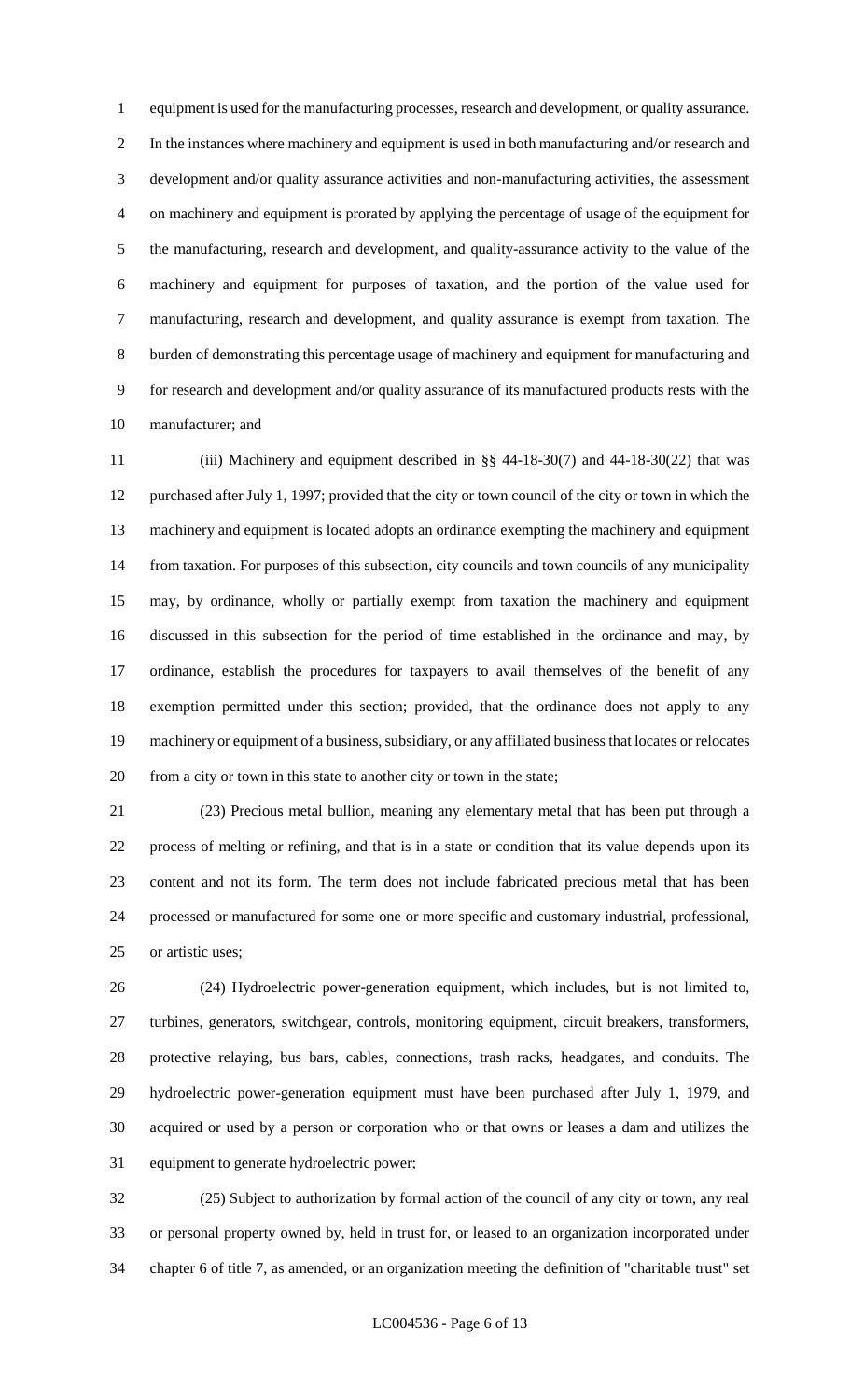out in § 18-9-4, as amended, or an organization incorporated under the not-for-profits statutes of another state or the District of Columbia, the purpose of which is the conserving of open space, as that term is defined in chapter 36 of title 45, as amended, provided the property is used exclusively for the purposes of the organization;

 (26) Tangible personal property, the primary function of which is the recycling, reuse, or recovery of materials (other than precious metals, as defined in § 44-18-30(24)(ii) and (iii)), from, or the treatment of "hazardous wastes," as defined in § 23-19.1-4, where the "hazardous wastes" are generated primarily by the same taxpayer and where the personal property is located at, in, or adjacent to a generating facility of the taxpayer. The taxpayer may, but need not, procure an order from the director of the department of environmental management certifying that the tangible personal property has this function, which order effects a conclusive presumption that the tangible personal property qualifies for the exemption under this subdivision. If any information relating to secret processes or methods of manufacture, production, or treatment is disclosed to the department of environmental management only to procure an order, and is a "trade secret" as defined in § 28- 21-10(b), it shall not be open to public inspection or publicly disclosed unless disclosure is otherwise required under chapter 21 of title 28 or chapter 24.4 of title 23;

 (27) Motorboats as defined in § 46-22-2 for which the annual fee required in § 46-22-4 has been paid;

 (28) Real and personal property of the Providence Performing Arts Center, a non-business corporation as of December 31, 1986;

 (29) Tangible personal property owned by, and used exclusively for the purposes of, any religious organization located in the city of Cranston;

 (30) Real and personal property of the Travelers Aid Society of Rhode Island, a nonprofit corporation, the Union Mall Real Estate Corporation, and any limited partnership or limited liability company that is formed in connection with, or to facilitate the acquisition of, the Providence YMCA Building;

 (31) Real and personal property of Meeting Street Center or MSC Realty, Inc., both not- for-profit Rhode Island corporations, and any other corporation, limited partnership, or limited liability company that is formed in connection with, or to facilitate the acquisition of, the properties designated as the Meeting Street National Center of Excellence on Eddy Street in Providence, Rhode Island;

 (32) The buildings, personal property, and land upon which the buildings stand, located on Pomham Island, East Providence, currently identified as Assessor's Map 211, Block 01, Parcel 001.00, that consists of approximately twenty-one thousand three hundred (21,300) square feet and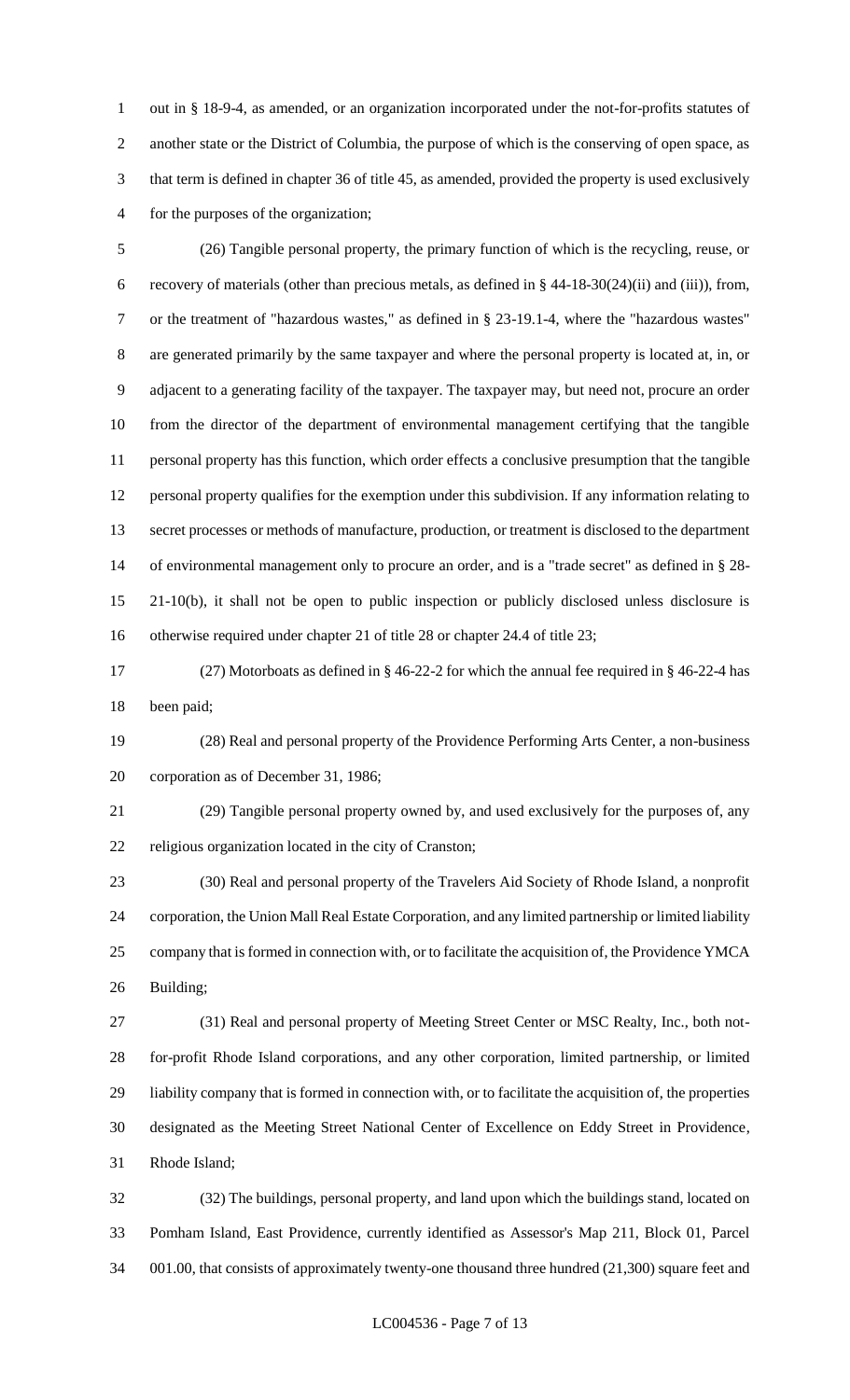is located approximately eight hundred sixty feet (860'), more or less, from the shore, and limited exclusively to these said buildings, personal estate and land, provided that said property is owned by a qualified 501(c)(3) organization, such as the American Lighthouse Foundation, and is used exclusively for a lighthouse; (33) The Stadium Theatre Performing Arts Centre building located in Monument Square, Woonsocket, Rhode Island, so long as said Stadium Theatre Performing Arts Center is owned by the Stadium Theatre Foundation, a Rhode Island nonprofit corporation; (34) Real and tangible personal property of St. Mary Academy -- Bay View, located in East Providence, Rhode Island; (35) Real and personal property of East Bay Community Action Program and its

 predecessor, Self Help, Inc; provided, that the organization is qualified as a tax-exempt corporation under § 501(c)(3) of the United States Internal Revenue Code;

 (36) Real and personal property located within the city of East Providence of the Columbus Club of East Providence, a Rhode Island charitable nonprofit corporation;

 (37) Real and personal property located within the city of East Providence of the Columbus Club of Barrington, a Rhode Island charitable nonprofit corporation;

 (38) Real and personal property located within the city of East Providence of Lodge 2337 BPO Elks, a Rhode Island nonprofit corporation;

 (39) Real and personal property located within the city of East Providence of the St. Andrews Lodge No. 39, a Rhode Island charitable nonprofit corporation;

 (40) Real and personal property located within the city of East Providence of the Trustees of Methodist Health and Welfare service a/k/a United Methodist Elder Care, a Rhode Island nonprofit corporation;

 (41) Real and personal property located on the first floor of 90 Leonard Avenue within the city of East Providence of the Zion Gospel Temple, Inc., a religious nonprofit corporation;

 (42) Real and personal property located within the city of East Providence of the Cape Verdean Museum Exhibit, a Rhode Island nonprofit corporation;

28 (43) The real and personal property owned by a qualified  $501(c)(3)$  organization that is affiliated and in good standing with a national, congressionally chartered organization and thereby adheres to that organization's standards and provides activities designed for recreational, educational, and character building purposes for children from ages six (6) years to seventeen (17) years;

 (44) Real and personal property of the Rhode Island Philharmonic Orchestra and Music 34 School; provided, that the organization is qualified as a tax-exempt corporation under  $\S 501(c)(3)$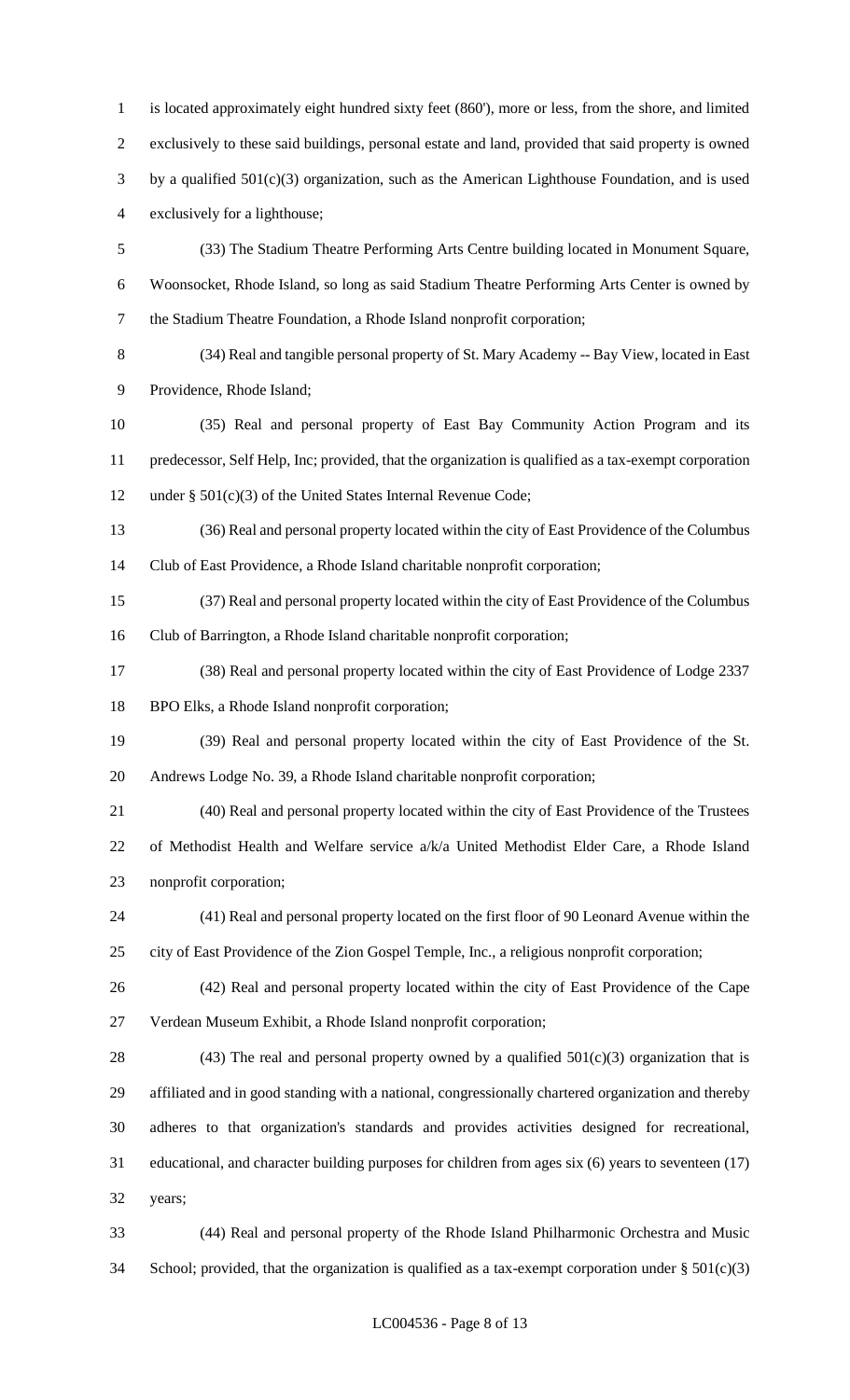of the United States Internal Revenue Code;

 (45) The real and personal property located within the town of West Warwick at 211 Cowesett Avenue, Plat 29-Lot 25, which consists of approximately twenty-eight thousand seven hundred fifty (28,750) square feet and is owned by the Station Fire Memorial Foundation of East Greenwich, a Rhode Island nonprofit corporation; (46) Real and personal property of the Comprehensive Community Action Program, a qualified tax-exempt corporation under § 501(c)(3) of the United States Internal Revenue Code; (47) Real and personal property located at 52 Plain Street, within the city of Pawtucket of the Pawtucket Youth Soccer Association, a Rhode Island nonprofit corporation; (48) Renewable energy resources, as defined in § 39-26-5, used in residential systems and associated equipment used therewith in service after December 31, 2015; (49) Renewable energy resources, as defined in § 39-26-5, if employed by a manufacturer, as defined in subsection (a) of this section, shall be exempt from taxation in accordance with subsection (a) of this section; (50) Real and personal property located at 415 Tower Hill Road within the town of North Kingstown, of South County Community Action, Inc., a qualified tax-exempt corporation under § 501(c)(3) of the United States Internal Revenue Code; (51) As an effort to promote business growth, tangible business or personal property, in whole or in part, within the town of Charlestown's community limits, subject to authorization by formal action of the town council of the town of Charlestown; (52) All real and personal property located at 1300 Frenchtown Road, within the town of East Greenwich, identified as assessor's map 027, plat 019, lot 071, and known as the New England 23 Wireless and Steam Museum, Inc., a qualified tax-exempt corporation under  $\S 501(c)(3)$  of the United States Internal Revenue Code; (53) Real and tangible personal property of Mount Saint Charles Academy located within the city of Woonsocket, specifically identified as the following assessor's plats and lots: Logee Street, plat 23, lot 62, Logee Street, plat 24, lots 304 and 305; Welles Street, plat 23, lot 310; Monroe Street, plat 23, lot 312; and Roberge Avenue, plat 24, lot 47; (54) Real and tangible personal property of Steere House, a Rhode Island nonprofit corporation, located in Providence, Rhode Island; (55) Real and personal property located within the town of West Warwick of Tides Family Services, Inc., a Rhode Island nonprofit corporation; (56) Real and personal property of Tides Family Services, Inc., a Rhode Island nonprofit corporation, located in the city of Pawtucket at 242 Dexter Street, plat 44, lot 444;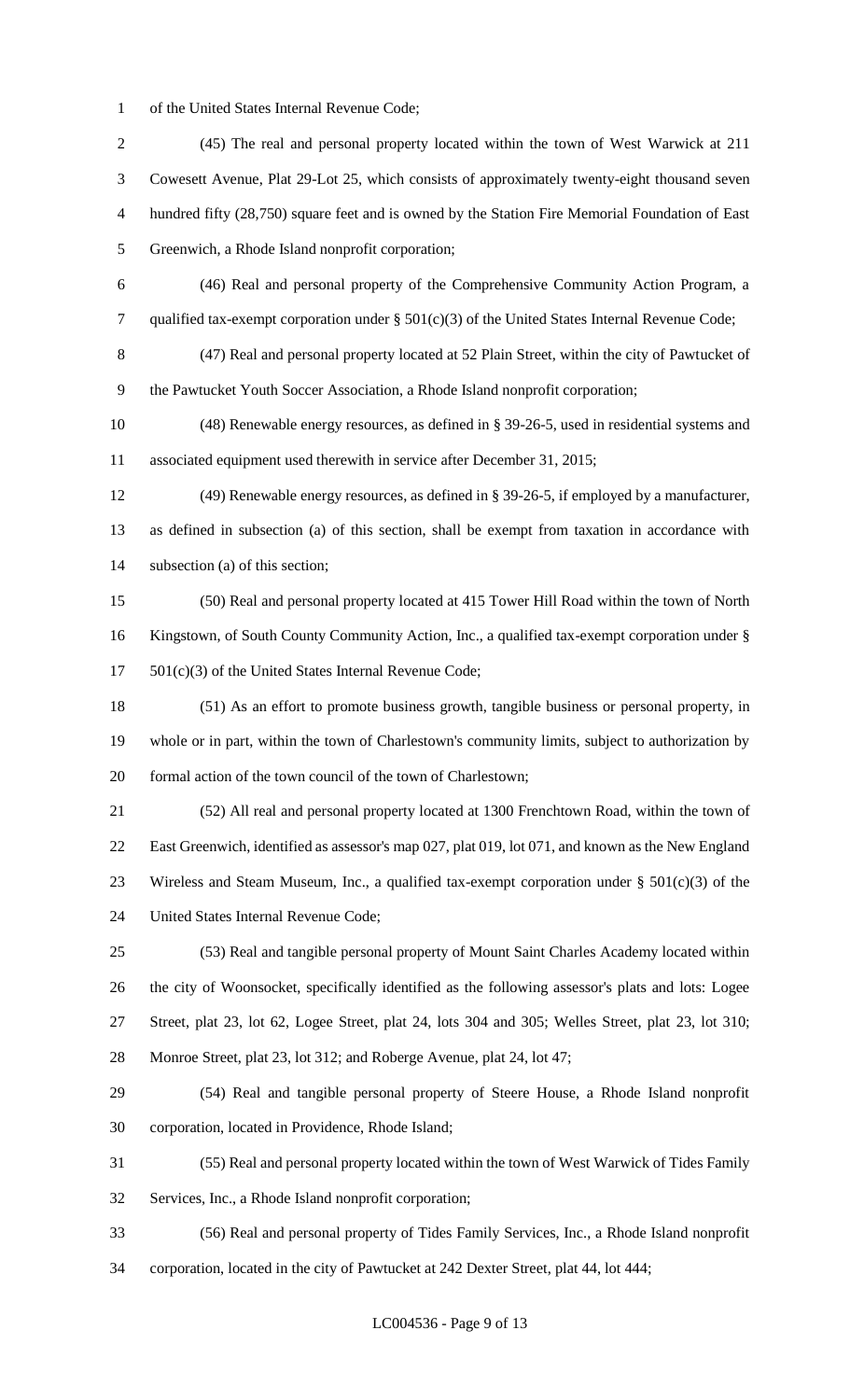- (57) Real and personal property located within the town of Middletown of Lucy's Hearth, a Rhode Island nonprofit corporation; (58) Real and tangible personal property of Habitat for Humanity of Rhode Island--Greater Providence, Inc., a Rhode Island nonprofit corporation, located in Providence, Rhode Island; (59) Real and personal property of the Artic Playhouse, a Rhode Island nonprofit corporation, located in the town of West Warwick at 1249 Main Street; (60) Real and personal property located at 321 Main Street, within the town of South Kingstown, of the Contemporary Theatre Company, a qualified, tax-exempt corporation under § 501(c)(3) of the United States Internal Revenue Code; (61) Real and personal property of The Samaritans, Inc., a Rhode Island nonprofit § 501(c)(3) corporation located at 67 Park Place, Pawtucket, Rhode Island, to the extent the city council of Pawtucket may from time to time determine; (62) Real and personal property of North Kingstown, Exeter Animal Protection League, Inc., dba "Pet Refuge," 500 Stony Lane, a Rhode Island nonprofit corporation, located in North Kingstown, Rhode Island; (63) Real and personal property located within the city of East Providence of Foster Forward (formerly the Rhode Island Foster Parents Association), a Rhode Island charitable nonprofit corporation; (64) Real and personal property located at 54 Kelly Avenue within the town of East Providence, of the Associated Radio Amateurs of Southern New England, a Rhode Island nonprofit corporation; (65) Real and tangible personal property of Providence Country Day School, a Rhode Island nonprofit corporation, located in East Providence, Rhode Island and further identified as plat 406, block 6, lot 6, and plat 506, block 1, lot 8; (66) As an effort to promote business growth, tangible business or personal property, in whole or in part, within the town of Bristol's community limits, subject to authorization by formal action of the town council of the town of Bristol; (67) Real and tangible personal property of the Heritage Harbor Foundation, a Rhode Island nonprofit corporation, located at 1445 Wampanoag Trail, Suites 103 and 201, within the city of East Providence; (68) Real property of Ocean State Community Wellness, Inc., a qualified tax-exempt
- corporation under § 501(c)(3) of the United States Internal Revenue Code, located in North Kingstown, Rhode Island, with a physical address of 7450 Post Road, and further identified as plat 108, lot 83;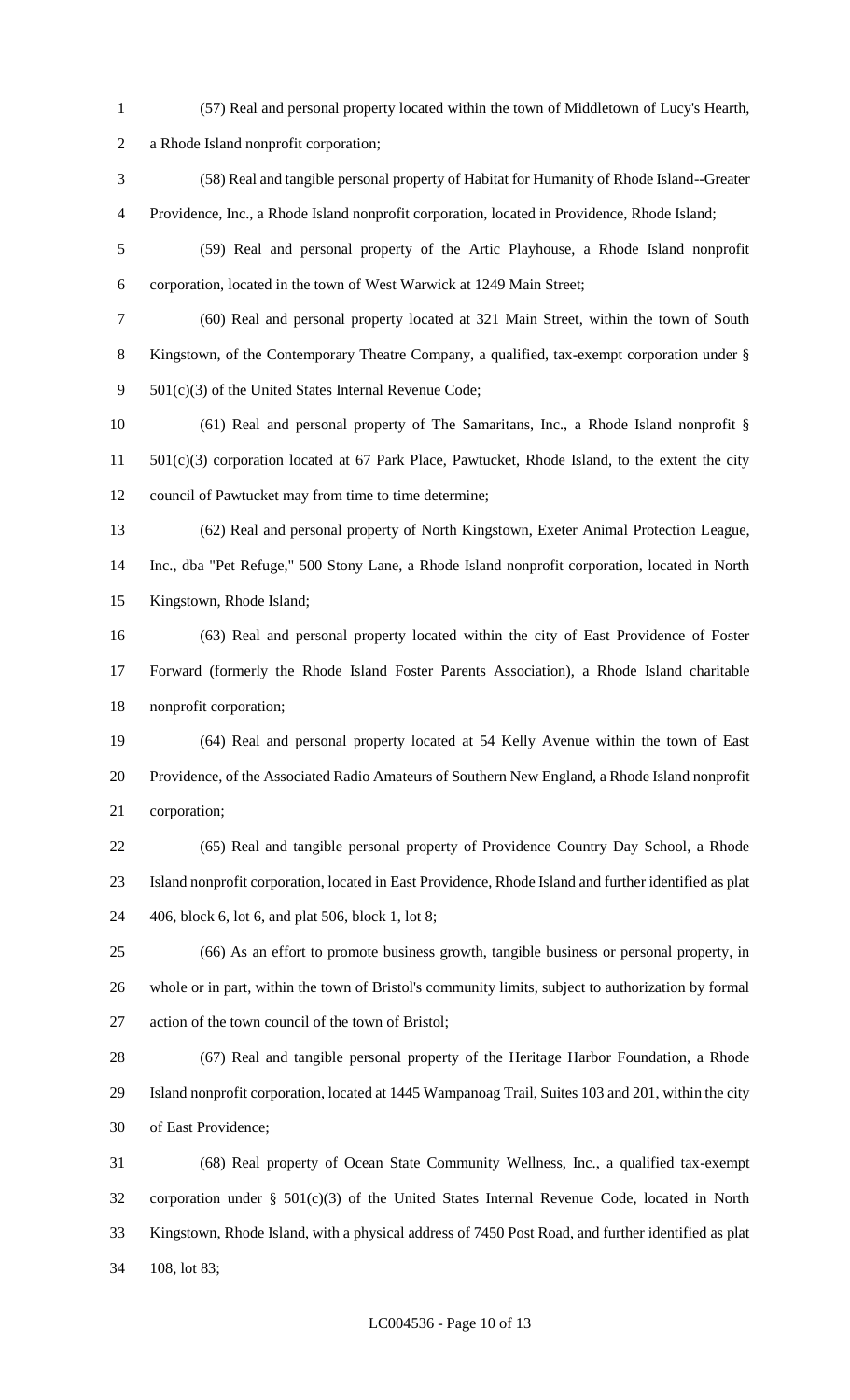(69) Real and tangible personal property of St. John Baptist De La Salle Institute, d/b/a La Salle Academy, a Rhode Island domestic nonprofit corporation, located in Providence, Rhode Island denominated at the time this subsection was adopted as Plat 83 Lot 276 by the tax assessor for the city of Providence comprising approximately 26.08 acres of land along with all buildings and improvements that have been or may be made;

 (70) Real and tangible personal property of The Providence Community Health Centers, Inc., a Rhode Island domestic nonprofit corporation, located in Providence, Rhode Island; and

 (71) In the city of Central Falls and the city of Pawtucket, real property and tangible personal property located on or in the premise acquired or leased by a railroad entity and for the purpose of providing boarding and disembarking of railroad passengers and the supporting passenger railroad operations and services. For the purpose of this section, a railroad entity shall be any incorporated entity that has been duly authorized by the Rhode Island public utilities commission to provide passenger railroad services.

14 (72) Real and tangible personal property of the American Legion Riverside Post Holding

15 Company,  $d/b/a$  American Legion Post 10, a Rhode Island nonprofit corporation, located at 830

16 Willet Avenue, within the city of East Providence on Map 513, Block 27, Parcel 001.00 as long as

17 said property is owned by American Legion Post 10.

 (b) Except as provided below, when a city or town taxes a for-profit hospital facility, the value of its real property shall be the value determined by the most recent full revaluation or statistical property update performed by the city or town; provided, however, in the year a nonprofit hospital facility converts to or otherwise becomes a for-profit hospital facility, or a for-profit hospital facility is initially established, the value of the real property and personal property of the for-profit hospital facility shall be determined by a valuation performed by the assessor for the purpose of determining an initial assessed value of real and personal property, not previously taxed by the city or town, as of the most recent date of assessment pursuant to § 44-5-1, subject to a right of appeal by the for-profit hospital facility which shall be made to the city or town tax assessor with a direct appeal from an adverse decision to the Rhode Island superior court business calendar.

 A "for-profit hospital facility" includes all real and personal property affiliated with any hospital as identified in an application filed pursuant to chapter 17 or 17.14 of title 23. Notwithstanding the above, a city or town may enter into a stabilization agreement with a for-profit hospital facility under § 44-3-9 or other laws specific to the particular city or town relating to stabilization agreements. In a year in which a nonprofit hospital facility converts to, or otherwise becomes, a for-profit hospital facility, or a for-profit hospital facility is otherwise established, in that year only the amount levied by the city or town and/or the amount payable under the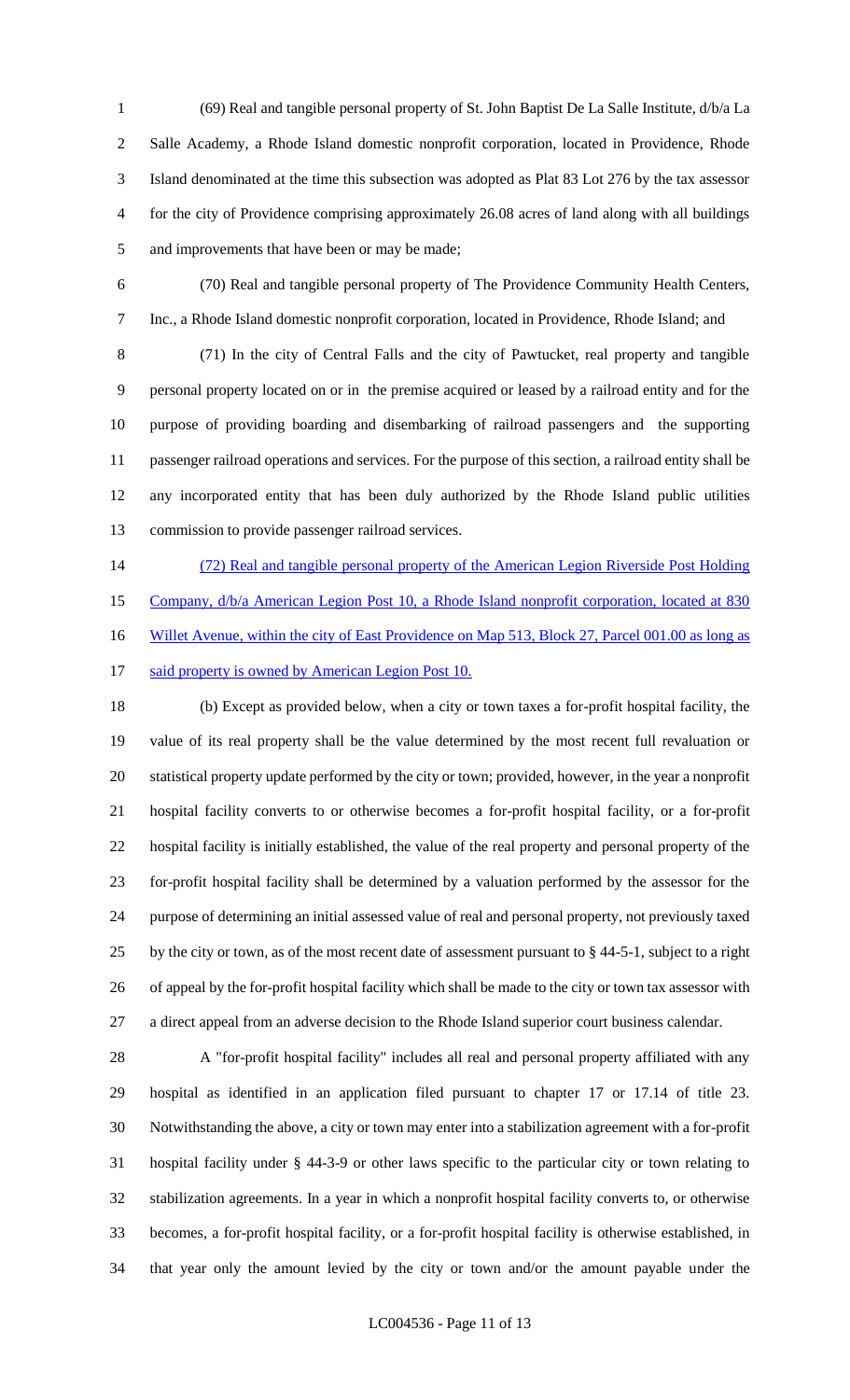- 1 stabilization agreement for that year related to the for-profit hospital facility shall not be counted
- 2 towards determining the maximum tax levy permitted under § 44-5-2.
- 3 SECTION 2. This act shall take effect upon passage.

#### $=$ LC004536 ========